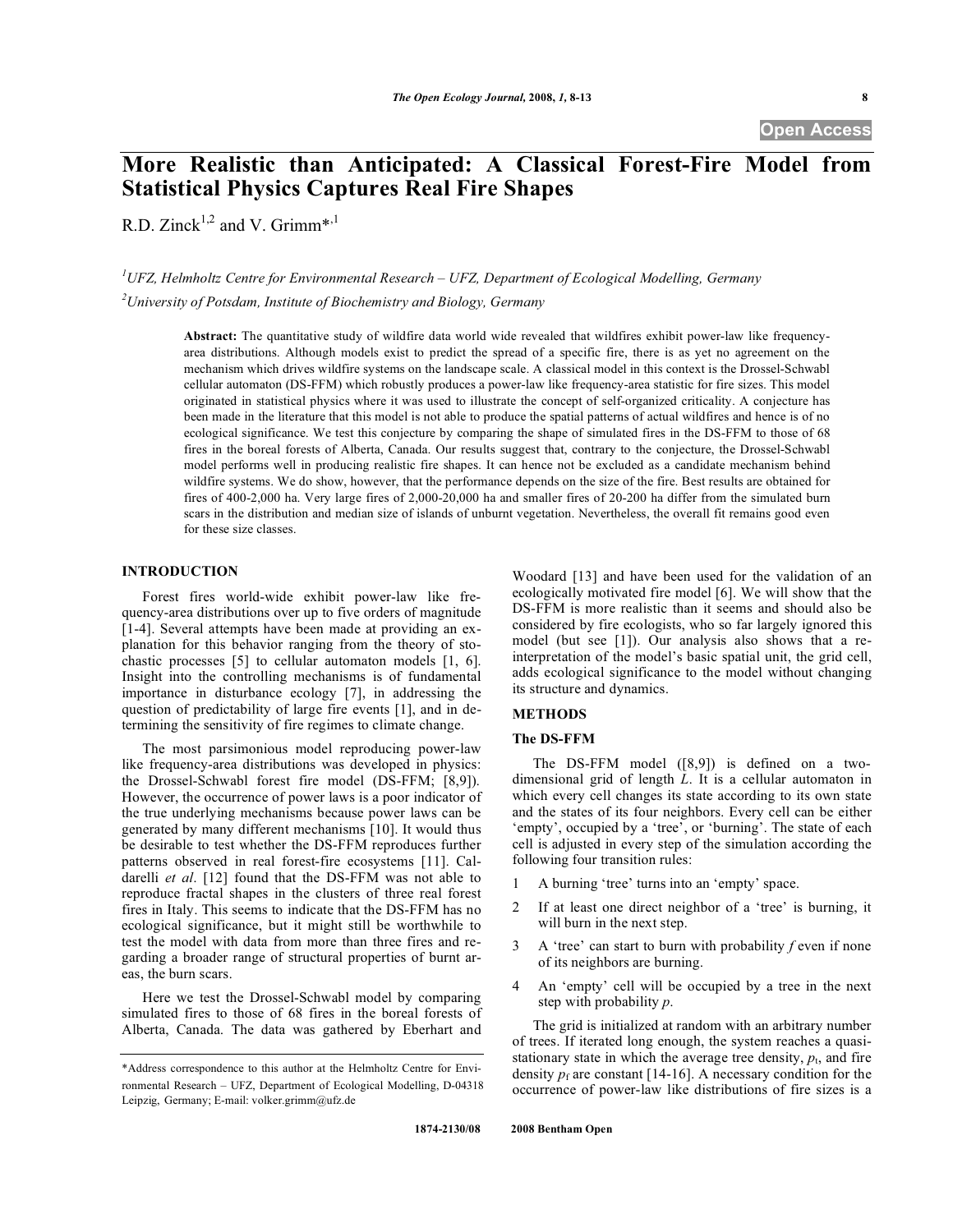double separation of time scales such that  $p/f \rightarrow \infty$  and  $p \rightarrow 0$ . It is extremely unlikely that two fires burn at the same time under this limit. The average number of trees that re-grow between two lightnings is then proportional to *p*/*f* so that the dynamics of the model depends on *p*/*f* rather than *p* and *f* separately [14, 17]. The model can hence be simulated in the following way [17,18]:

- 1 Choose a site at random. If empty, proceed with rule 2. If occupied by a tree, determine the forest cluster associated with it and evaluate its structural properties. Set all cluster sites to empty, i.e. the entire cluster is burnt.
- 2 Choose  $\theta = p/f$  sites at random and grow a tree at all of these sites which are empty. Employ rule 1.

which is how we implemented the DS-FFM in our simulations. Fig. (**1**) gives an idea what fire clusters in the model look like. We used a genetic algorithm GA [20; Appendix I] to search the parameter space of the DSM for configurations which deliver the best fits to the data. The robustness of the solutions is then demonstrated by a local analysis.

#### **Data and Structural Properties**

Detailed studies of structural properties of real fire patterns are rare ([6, 12]). We use data obtained for 68 fires in boreal forest of Alberta that burnt without human intervention [13]. The fires were grouped in size classes of (1) 20–40 ha, (2) 41–200 ha, (3) 20–400 ha, (4) 401–2,000 ha and (5) 2,001–20,000 ha. Structural properties studied by Eberhart and Woordard [13] and Ratz [6] were fire shape as well as number and size of islands of unburnt vegetation within fires. We evaluated the same measures in the DS-FFM:

#### *Total Island Area*

The area of unburnt islands relative to the area  $a_0$  enclosed by the outer perimeter of the fire. Let  $a<sub>b</sub>$  be the area which was actually burned, then

$$
Total unburned \ area = 1 - \frac{a_b}{a_0}
$$

# *Shape Index*

The ratio of the outer perimeter  $p_0$  of the fire to the perimeter of a circle which encloses an equal area *a*o*.*

*Shape index* = 
$$
\frac{p_o}{2\sqrt{\pi a_0}}
$$

#### *Edge Index*

The sum of the outer perimeter and the perimeter of all enclosed islands,  $p_w$ , is compared to the perimeter of a circle which encloses an area equal to the burned area *a*b.

$$
Edge\ index = \frac{p_w}{2\sqrt{\pi a_b}}
$$

# *Island Size (MIS)*

The median island size per fire was recorded and averaged for each size class.

# *Number of Islands (NI)*

The number of islands per 100 ha of burned area.

An island within a burned cluster of the forest-fire model was defined as a coherent area of tree cells surrounded by empty (recently burned) cells. The algorithms used to determine these quantities from the simulation data are provided in pseudo-code notation in the Appendix II.

## **The Simulations**

Simulations were carried out with *L*=400 (i.e., 16,000 grid cells) and absorbing boundary conditions. A number of 15,000 time steps was discarded at the beginning of each simulation in order to ensure that the system has reached the steady state [19].

To calibrate the spatial scale of the model, i.e. the size *a* of a grid cell in ha, we utilize the observation that in the data a minimum fire size of 40–100 ha was necessary for a fire to enclose at least one island [6, 13]. For each of 15 values of  $\theta$ , 3,000 fires were analyzed to determine the relation between fire size and the probability that the burnt area includes at least one unburnt island (Fig. **2**). Only fires which did not reach the grid boundary were analyzed. Nevertheless, we sampled 2000 fires for each of the five size classes.

We used a standard GA [20] in analyzing the structural properties of the fires to make sure that we were not looking at an isolated range of  $\theta = p/f$  (see Appendix I). We chose a GA since they tend to perform well when the feedback information on performance includes variation [20], as is the case here where properties are calculated from several stochastic simulation runs. The genetic algorithm searched for pairs of  $(\theta, a)$  which best fit all the structural measures in the range of  $\theta$  in [50,..., 1500] and *a*, the size of a grid cell in ha, in [2, ...,13]. The goodness of fit was calculated based on the sum of relative deviations between the distributions of field and simulation data: Let  $d \in D$  stand for the data generated in the model and  $w \in W$  for those determined in Alberta, then the goodness of fit used is:

$$
F(D,W) = \sum_{M} \sum_{S} \frac{|d_{m,s} - w_{m,s}|}{w_{m,s}}
$$
(1)

where *S* denotes the set of size classes and *M* the set of measures considered. The GA used a population size of 30 individuals (representing parameter sets), a number of 800



**Fig. (1).** A fire in the DS-FFM model (left,  $\theta = 200$ ). The rim of the fire is darkened, the unburnt islands are lightened up. White and dark gray enclosures are artifacts of the meandering rim. Satellite image of a fire [32] in a boreal forest (right).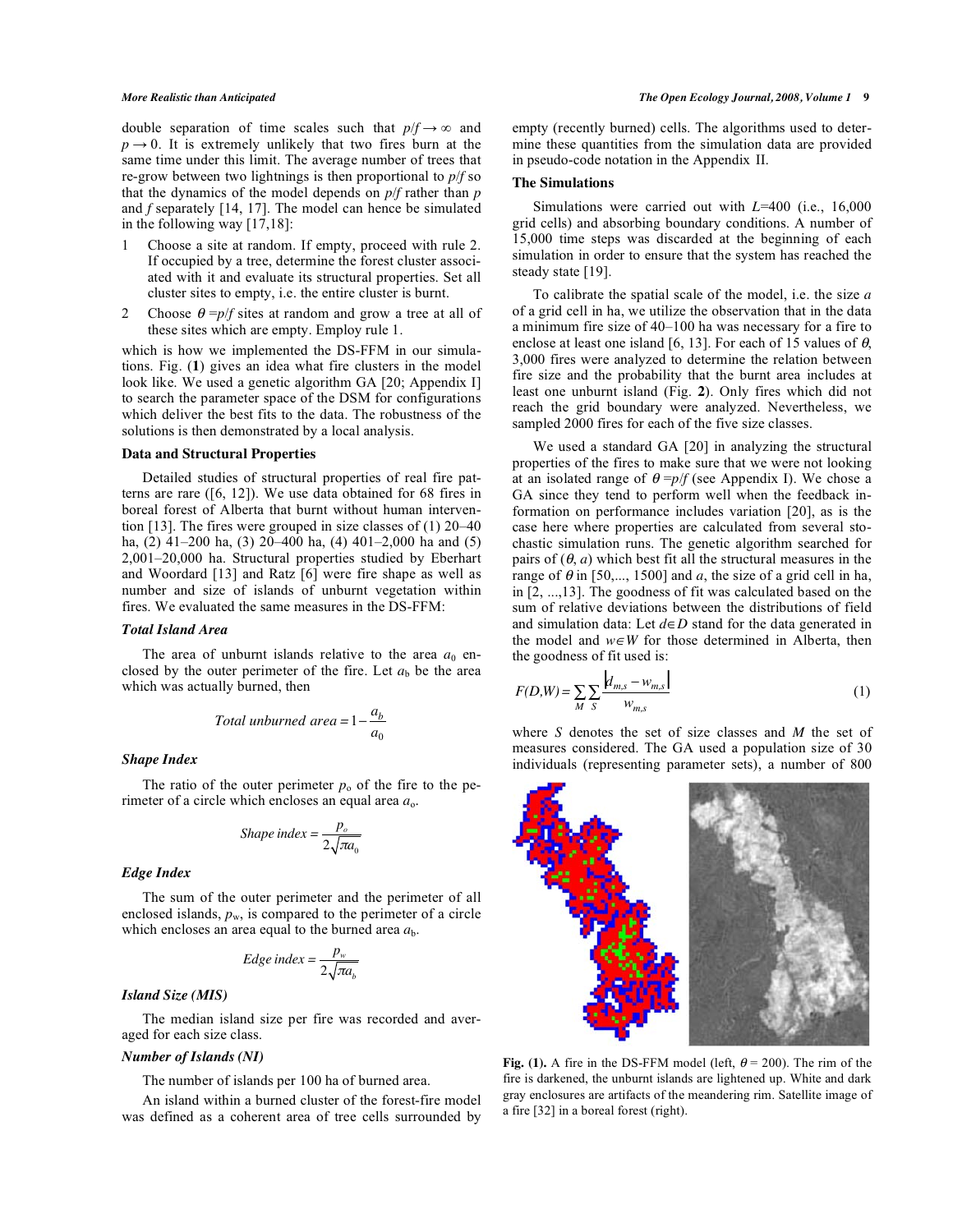

**Fig. (2).** The probability of a fire having at least one island in the forest-fire model versus fire size in cells. The arrows indicate the range used to determine the minimal size necessary to have at least one island.

individuals were evaluated in total. Each individual was run for 15,000 steps before taking 2,000 fire samples in a tenstep interval. The parameters were encoded in binary strings with random mutation (rate 0.05) and a crossover rate of 0.7 with roulette wheel selection [20].

# **RESULTS**

Fires produced by the DS-FFM often seem to resemble real burn scars (Fig. **1**).

To calibrate the size of the grid cells, *a*, note that there can be no island in clusters smaller than eight cells since at least one cell has to be surrounded by others by definition. This leaves a maximum area per cell of  $a_{\text{max}}$ =100/8  $\approx$  13 ha since 100 ha is the upper limit in the data and eight is the smallest possible number of cells needed to enclose an island cell. Nevertheless, it is quite unlikely that an island will form directly in the center of a fire with exactly eight neighbors. We must hence determine the number of cells per fire at which an island typically appears [6]. This is arbitrary to some degree and hence we chose to use an interval in the necessary size, indicated by the arrows in Fig. (**2**), rather than just a point. Looking at the one-island probability reveals that approximately one percent of fires the size of 15 cells enclose at least one island as compared to ten percent in fires of size 25 (Fig. **2**). This suggests a lower range of *a*  $\in [40/25, \dots, 100/15] \approx 2-7$  ha per cell for the model.

The genetic algorithm revealed that the deviation between structural properties of model output and data was minimal for lower values of  $\theta$  and  $\alpha$  between four and eight ha/cell (Fig. 3). Sensitivity to  $\theta$  and *a* was not extremely strong, so that the following comparison of model output and field data, which was performed for the slightly suboptimal value of  $\theta$  =200, can assumed to be robust regarding moderate uncertainties in  $\theta$  and  $a$ .



**Fig. (3).** Comparison of field and model data for Alberta using Eq. 1 for a range of  $\theta$  and *a*. The closer the value is to zero, the better the fit. The best fit is attained for *a* between four and eight ha/cell.



Fig. (4). The undisturbed area (upper left and right) and edge index (lower left and right) obtained for 2000 fires in each size class ( $\theta$ =200). Both quantitative (overlap, left) and qualitative (trend, right) fit are good.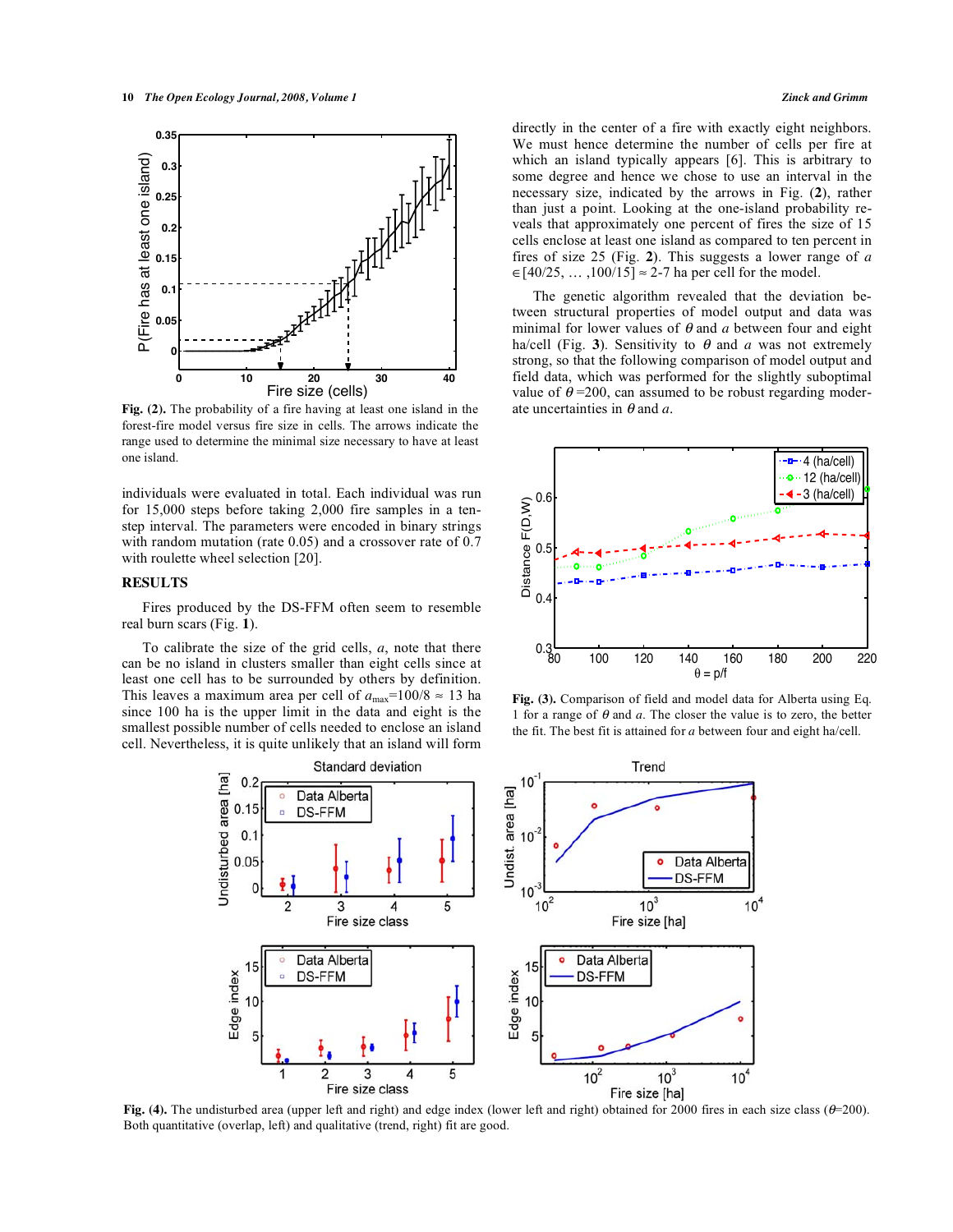The qualitative and quantitative fit was excellent for the undisturbed area and edge index (Fig. **4**).

The number of islands per 100 ha is too low for all but the last size class yet still is within the variation of the data (Fig. **5**). The median island size is too low for small and medium sized fires, fits well for fires of size class 4 and is too low for large fires (Fig. **5**). The shape index fits best for small and medium fires and mirrors the increasing trend found in the data albeit being too large for fires of the last size class (20,000 ha and more).



**Fig. (5).** The number of islands (NI), median island size (MIS) and shape index obtained for 2,000 fires in each size class ( $\theta$ =200) in comparison to the same metrics taken from data in Alberta, Canada, [13].

# **DISCUSSION**

# **Fire Shapes and the DS-FFM**

We cannot support the conjecture of Caldarelli *et al*. [12] that the DS-FFM is unable to produce realistic fire shapes. The overall performance of the DS-FFM in reproducing data of 68 fires in Alberta is surprisingly good in general, although it depends on the fire size class. The match cannot be expected to be exact in a model as simple as the DS-FFM which ignores topography and weather influences. Nevertheless, this makes the qualitative agreement that we found even more astonishing.

The reason why Caldarelli *et al*. [12] were not able to match output of the DS-FFM to their data might be that they used data of three large fires  $(58, 60,$  and  $156 \text{ km}^2$ , respectively). Hence all three fires are comparable to those of the largest size class in the data set of Eberhart and Woodard [13], for which the match between data and model output was also limited in our analysis of structural properties. Large fires are affected stronger by changes in weather since they burn on the timescale of weeks rather than hours. A significant weather change is hence more likely to affect a larger fire. The DS-FM does not take this into account.

Nevertheless, we believe that the generally good fit is enough reason to warrant another look at the ecological interpretation of the DS-FFM. Note that this discussion does not focus on the role of self-organized criticality [1] in wildfire systems but only on the ecological assumptions which are implicitly contained in the DS-FFM.

The calibration of the model using the data of Eberhart and Woodard [13] made it necessary to introduce a reinterpretation of the original model. Whereas Drossel and Schwabl [8], who did not design their model for any ecological purpose, referred to grid cells occupied with forest as 'trees', our calibration to wildfire data showed that a grid cell should rather be associated with a forest stand of several hectare size. This finding has important implications for the ecological significance of the DS-FFM.

#### **The DS-FFM from an Ecological Perspective**

The DS-FFM seems to be overly unrealistic and thus of no relevance for fire and landscape ecology. Fire spread is deterministic, but recovery of vegetation is entirely stochastic, with 'trees' randomly popping up on empty grid cells. It would be more realistic to assume that fire spread is stochastic and that vegetation recovery includes a more deterministic component representing succession.

And indeed, the forest fire model of Ratz [6], which is also a simple cellular automaton that ignores topography, weather, and details of a local forest stand' s structure, is based on these assumptions: stochastic fire spread and deterministic succession, described as aging, of stands within a grid cell. Consequently, the Ratz model is frequently cited by fire and landscape ecologists [22-24]. A further model that is very similar to the Ratz model was developed by Peterson [25]. It includes the concept of 'memory', i.e. the memory of the last fire event. Ratz [6] showed that his model was able to reproduce structural properties of the 68 wildfires analyzed by Eberhart and Woodard [13] surprisingly well.

Here we followed Ratz [6] and compared the output of the DS-FFM to the same set of wildfires. We were able to show that despite the almost inverse assumptions on which DS-FFM and the Ratz model are based, the DS-FFM is also able to reproduce structural properties of real wildfires.

We found that a grid cell corresponds to several hectares. The question then is, when does an entire stand become susceptible to fire? Crown fires develop in forest stands in which there is a minimum bulk density in the crown space which allows fire to consume and spread in the crowns. It is known for boreal forests that this property is attained and stable after the first two or three decades after a fire [26-28].

In the DS-FFM, however, the probability of recovery, or becoming susceptible to fire, of a single cell is *p*, but *p* refers to the time scale of fire events. The random, or Poisson, process of recovery needs several iterations between fires in order to rebuild connected clusters in the burned area.

The time scales of fire events and vegetation recovery must hence be separated to make sense if compared to wild-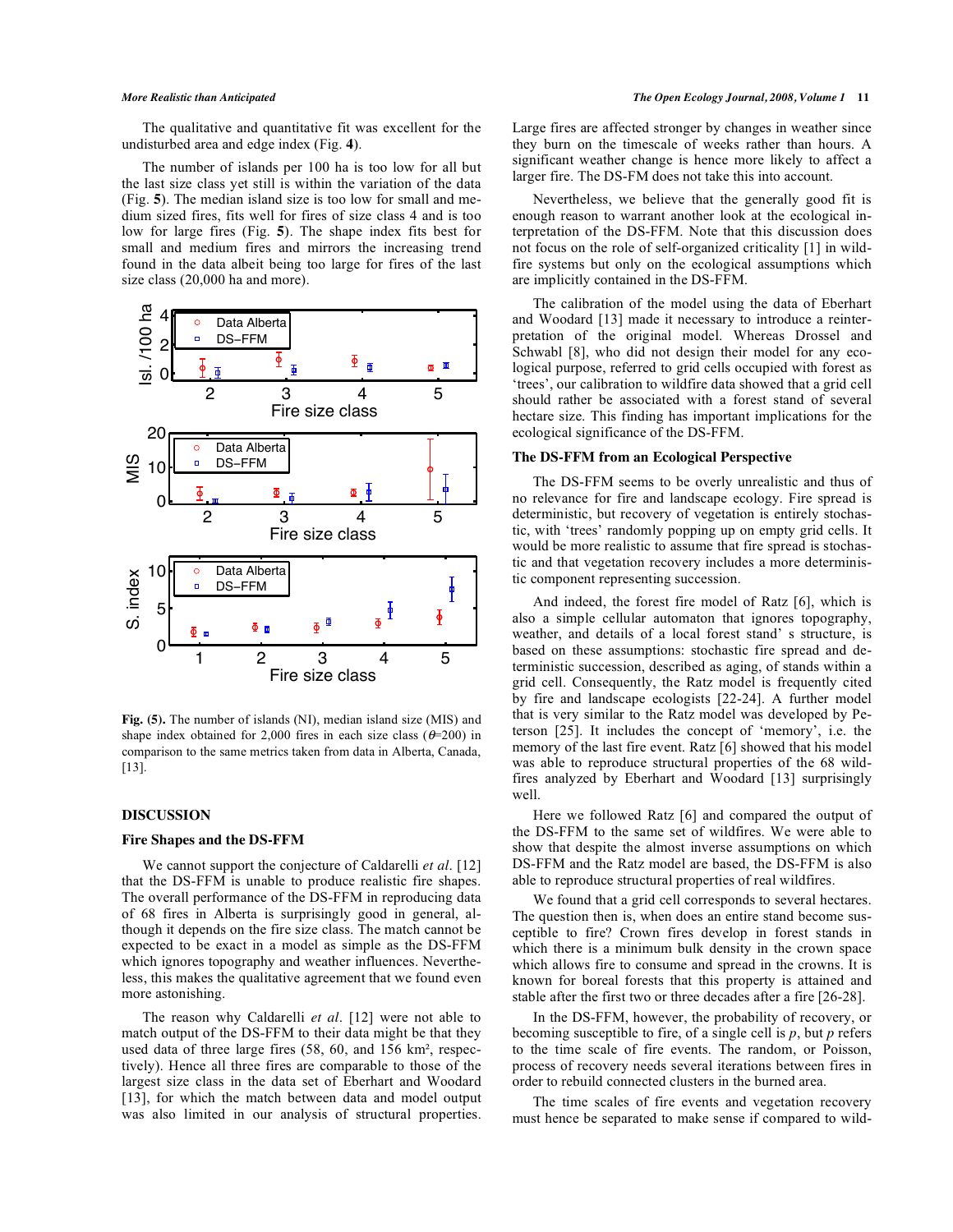#### **12** *The Open Ecology Journal, 2008, Volume 1 Zinck and Grimm*

fire systems. If we do so we arrive at the model implementation proposed by Grassberger ([17], see above). The elementary time step of the model is now the time between sparks, quantified by *f*, rather than the time scales of fire spread. In the case of a fire event, fire spreads instantaneously on the cluster of connected fuel. The average size of such a fuel patch depends on the number of grid cells which recover between two sparks. This is because the DS-FFM reaches a quasi-equilibrium in which the average area consumed by fire is equal to the average area which regrows [8]. Fluctuations around this equilibrium, or long-term average, are large and produce the well-known power-law like frequency-area distributions of fires in the model.

The core message for landscape ecology here is: it is possible to create this type of frequency-area distribution of fires simply by simulating the dynamics of fuel patches. This is a qualitative rather than quantitative result, and indeed the exponent obtained for the DS-FFM  $(\lambda=1.16)$  is too large if compared with those found in actual wildfire data ( $|\lambda| \in [1, 2 - 1]$ 1.8]; [1]). The model produces too many large fires. Nevertheless, this is qualitatively acceptable given the multitude of aspects of fire spread neglected in this model, of which the most prominent is weather and its influence on burning conditions.

The role of the connectivity of the fuel patch in wildfire spread is discussed in detail by Turner and Romme [29]. The degree to which the fuel mosaic can determine fire shape is discussed as a function limited by the burning conditions which are controlled by weather. If burning conditions are poor, the fuel patch is wet and fires die out rapidly. If the conditions are good, the fire will spread to consume the entire patch of connected fuel. Extreme burning conditions can lead to fires which spread irrespectable of the fuel mosaic [30].

The DS-FFM with separated time scales assumes good burning conditions in this sense. Our results suggest that the fire shapes as produced by the model fit best to medium sized fires of 400-2,000 ha. This leads to the following hypothesis: smaller and larger fires are stronger influenced by weather and topography. Smaller wildfires have more islands than expected by the fuel-connectivity model underlying the DS-FFM. Large fires have less, yet larger islands. Nevertheless, the total amount of unburnt area is as predicted by the DS-FFM in both cases.

# **CONCLUSION**

We conclude that the forest fire model by Drossel and Schwabl [8] should no longer be ignored by fire and landscape ecologists. It can serve as a minimalistic null model. Since the model does not include too many assumptions and hypothesis, it offers the advantage of being analytically tractable. This allows making important general predictions, for example: a larger sparking rate leads to smaller fires on average if all other factors are held constant. This suggests the existence of a buffer mechanism which might lie behind the debated ineffectiveness of fire suppression efforts [31]. It is in this spirit in which we believe this model can be applied to wildfire systems with benefit.

#### **ACKNOWLEDGEMENTS**

We gratefully acknowledge the support of the German National Academic Foundation. Thanks to B. Mehlig, B. Drossel and four anonymous reviewers for helpful comments on the manuscript.

## **REFERENCES**

- [1] Malamud B, Morein G, Turcotte DL. Forest fires: an example of self-organized critical behavior. Science 1998; 281: 1840-2.
- [2] Ricotta C, Avena G, Marchetti M. The flamming sandpile: selforganized criticality and wildfires. Ecol Model 1999; 119: 73-7.
- [3] Ricotta C, Arianoutsou M, Diaz-Delgado R, *et al*. Self-organized criticality of wildfires ecologically revisited. Ecol Model 2001; 141: 307-11.
- [4 ] Song W, Weichen F, Binghong W, Jianjun Z. Self-organized criticality of forest fire in China. Ecol Model 2001; 145: 61-8.
- [5] Reed WJ, McKelvey KS. Power-law behaviour and parametric models for the size-distribution of forest fires. Ecol Model 2002; 150: 239-254.
- [6] Ratz A. Long-term spatial patterns created by fire: a model oriented towards boreal forests. Int J Wildland Fire 1995; 5: 25-34.
- [7] Pascual M, Guichard F. Criticality and disturbance in spatial ecological systems. Trends Ecol Evol 2005; 20: 88-95.
- [8] Drossel B, Schwabl F. Self-organized critical forest-fire model. Phys Rev Lett 1992; 69: 1629-32.
- [9] Henley CL. Self-organized percolation: a simpler model. Bull Am Phys Soc 1989; 34: 838.
- [10] Solow AR. Power laws without complexity. Ecol Lett 2005; 8: 361-3.
- [11] Grimm V, Revilla E, Berger U, *et al*. Pattern-oriented modeling of agent-based complex systems: lessons from ecology. Science 2005; 310: 987-91.
- [12] Caldarelli G, Frondoni R, Gabrielli A, Montuori M, Retzlaff R, Ricotta C. Percolation in real wildfires. Europhys Lett 2001; 56: 510-516.
- [13] Eberhart K, Woodard P. Distrubution of residual vegetation associated with large fires in alberta. Can J Forest Res 1987; 17: 1207-12.
- [14] Clar S, Drossel B, Schwabl F. Forest fires and other examples of self-organized criticality. J Phys Condens Matter 1996; 8: 6803-24.
- [15] Pruessner G, Jensen H. Broken scaling in the forest-fire model. Phys Rev E 2002; 65: 056707.
- [16] Pruessner G, Jensen H. Efficient algorithm for the forest fire model. Phys Rev E 2004; 70: 066707.
- [17] Grassberger P. On a self-organized critical forest-fire model. J Phys Math Gen 1993; 26: 2081-89.
- [18] Henley CL. Statistics of a "self-organized" percolation model. Phys Rev Lett 1993; 71: 2741-44.
- [19] Grassberger P. Critical behaviour of the Drossel-Schwabl forest fire model. New J Phys 2002; 4: 17.1-17.15.
- [20] Mitchell M. An Introduction to Genetic Algorithms. MIT Press; 1998.
- [21] Clar S, Drossel B, Schwabl F. Scaling laws and simulation results for the self-organized critical forest-fire model. Phys Rev E 1994; 50: 1009-18.
- [22] Gardner RH, Romme WH, Turner MG. In: Mladenoff DJ, Baker WL Eds. Predicting forest fire effects at landscape scales. Cambridge, Cambridg University Press:1997; 163-185.
- [23] Keane RE, Cary GJ, Davies ID, *et al*. A classification of landscape fire succession models: spatial simulations of fire and vegetation dynamics. Ecol Model 2004; 179: 3-27.
- [24] Li C, Hans H, Barclay H, Liu J, Carlson G, Campbell D. Comparison of spatially explicit forest landscape fire disturbance models. For Ecol Manage 2008; 254: 499-510.
- [25] Peterson GD. Contagious disturbance, ecological memory, and the emergence of landscape pattern. Ecosystems 2002; 5: 329-38.
- [26] Rothermel R. A mathematical model for predicting fire spread in wildland fuels. Research paper int-115, U.S. Forest Service, Intermountain Forest and Range Experiment Station, Ogden, Utah; 1972.